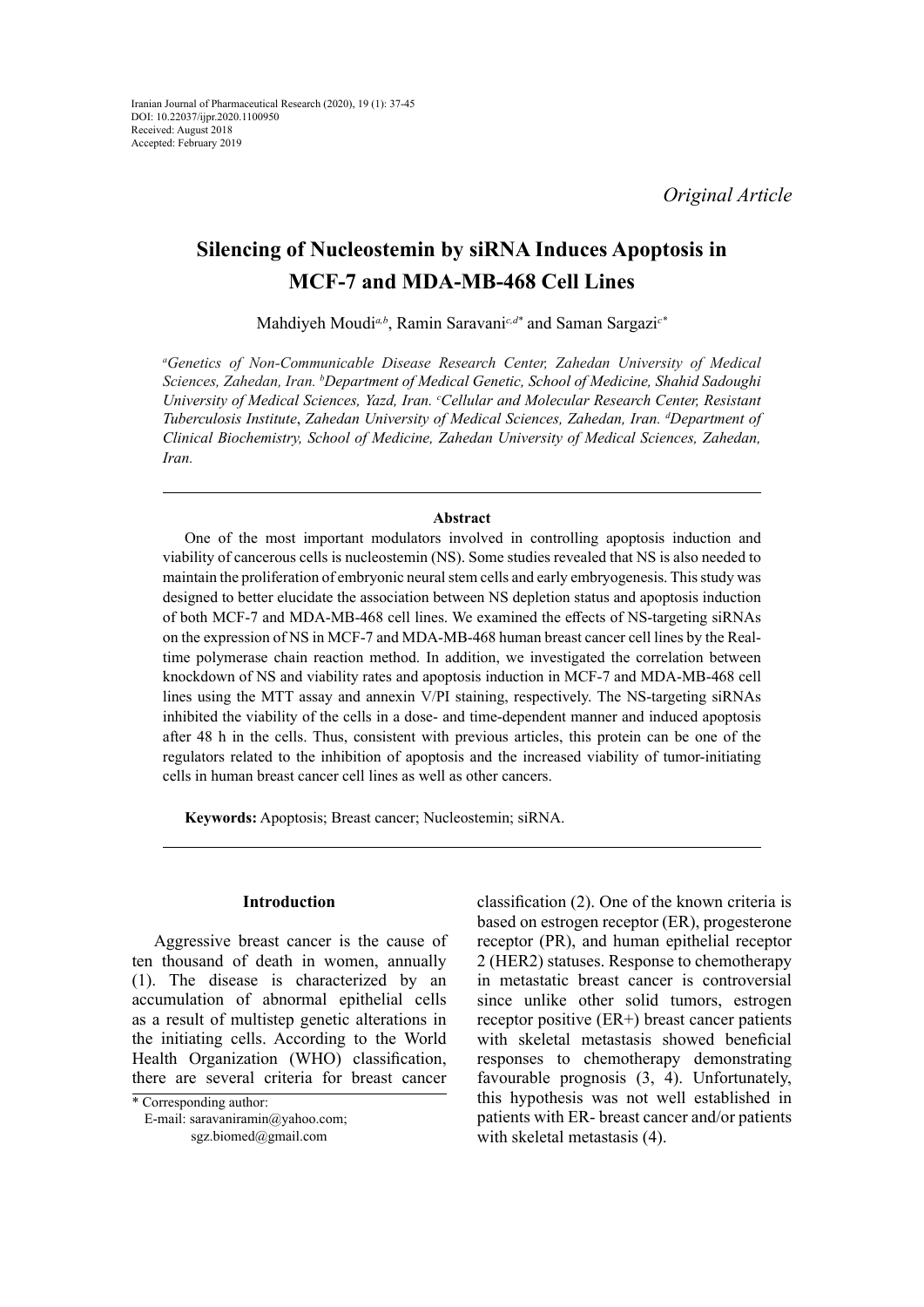Two known breast cancer cell lines, which were studied in several papers, are MCF-7 and MDA-MB-468 cell lines. MDA-MB-468 is a basal type triple-negative (ER, PR and HER2 negative) breast cancer cell line while MCF7 is the luminal type expressing estrogen and progesterone receptors (5). MDA-MB-468 cell line has genomic instability because of mutation in BRCA or *TP53* gene. MCF-7 and MDA-MB-468 cell lines are characterized by uncontrolled proliferation, indefinite selfrenewal, impaired differentiation, and inhibits apoptosis. Furthermore, in cancers, one of the stem cell features is indefinite self-renewal. Among the most important modulators involved in controlling the self-renewal of stem cells is NS (*NS*) (6). NS or GTP-binding protein is present in nucleoli, which is thought to regulate stem cell fate via the activation of the p53-dependent pathway (7), although some p53-independent mechanisms have been reported in cancerous cells (8).

In 2013, a study reported that NS depletion resulted in sphere-forming activity in MCF-7 and MDA-MB-231 cell lines. Several studies showed that senescence and apoptosis, cell cycle arrest, and eventually, embryonic death at the blastocyst stage are affected by the deletion of *NS* in mouse embryonic stem cells (ESCs) (9). Also, some studies showed that knockdown of *NS* expression in cancerous cells could induce apoptosis and cell cycle arrest (10). Therefore, NS appears to play an important role in cell cycle progression in neural stem cells (NSCs) (11), embryonic stem cells (ESCs)(9), and various cancer cell lines (12, 13). Recently, scientists reported the high level of *NS* expression in MCF-7 and breast cancer tissue, suggesting that this nuclear protein might be an attractive molecular target for developing tumor cells. We designed this study to better understand the association between *NS* expression status and apoptosis induction in both MCF-7 and MDA-MB-468 cells.

## **Experimental**

## *Cell line and cell culture*

MCF-7 and MDA-MB-231 cell lines were purchased from the cell repository of the research institute of biotechnology (Ferdowsi University of Mashhad, Iran). Cells were cultured in RPMI1640 medium with 10% fetal bovine serum (FBS) (Rockville, MD, USA), 100 μg/mL streptomycin, 100 U/mL penicillin (Sigma) and maintained at 37 °C in a humidified atmosphere with 5% CO2 until reaching 80% of confluency.

#### *siRNAs*

The siRNAs targeted human *NS* (Cat.no: SI04319504, SI04298938, SI04211872 and SI03169593, 20 µM) and scrambled negative siRNA (SI03650325, 20 µM) were purchased from Qiagen company (USA). The lyophilized siRNAs were dissolved in RNase free water to a final concentration of 20 µM. siRNA transfection was performed using HiPerFect transfection reagent (Qiagen, Cat No: 301704, USA), as described in the manufacturer's instructions. In order to find the optimum concentrations of siRNA, a 0.2  $\mu$ M siRNA stock was prepared from a 20  $\mu$ M stock. Briefly, different concentrations of 0.2 µM siRNA stock were spotted in each well of 6-wells plates for qPCR and apoptosis assays (Zhejiang Sorfa Medical Plastic Co., Ltd, Zhejiang, China). Then, 12 μL of HiPerFect transfection reagent (Qiagen, USA) was mixed with 100 μL of RPMI1640 without FBS, and the mixture incubated for 15 min at room temperature. The resulting mixture was added dropwise into each well. Finally, 100,000 cells/well in 2300 μL of 10% FBS-contained RPMI1640 medium were added to each well and were allowed to adhere overnight (reverse transfection. The cells were incubated for 6 to 72 h after transfection (in 5%  $CO_2$ , 95% humidified air at 37 °C) before additional analyses.

## *Real-time quantitative PCR (q-PCR)*

Total RNA was extracted using the RNX plus kit (Cinagen, Tehran). The RNA converted to cDNA using RT-PCR kit from Takara (TaKaRa, Dalian, China). The RNA quality and integrity assessed by NanoDrop (Eppendorf, USA) and Gel electrophoresis. AlleleID software and NCBI-BLAST database were employed in order to design the primers and verify their specificity. The efficiency of primers was validated and a standard curve plotted before running PCR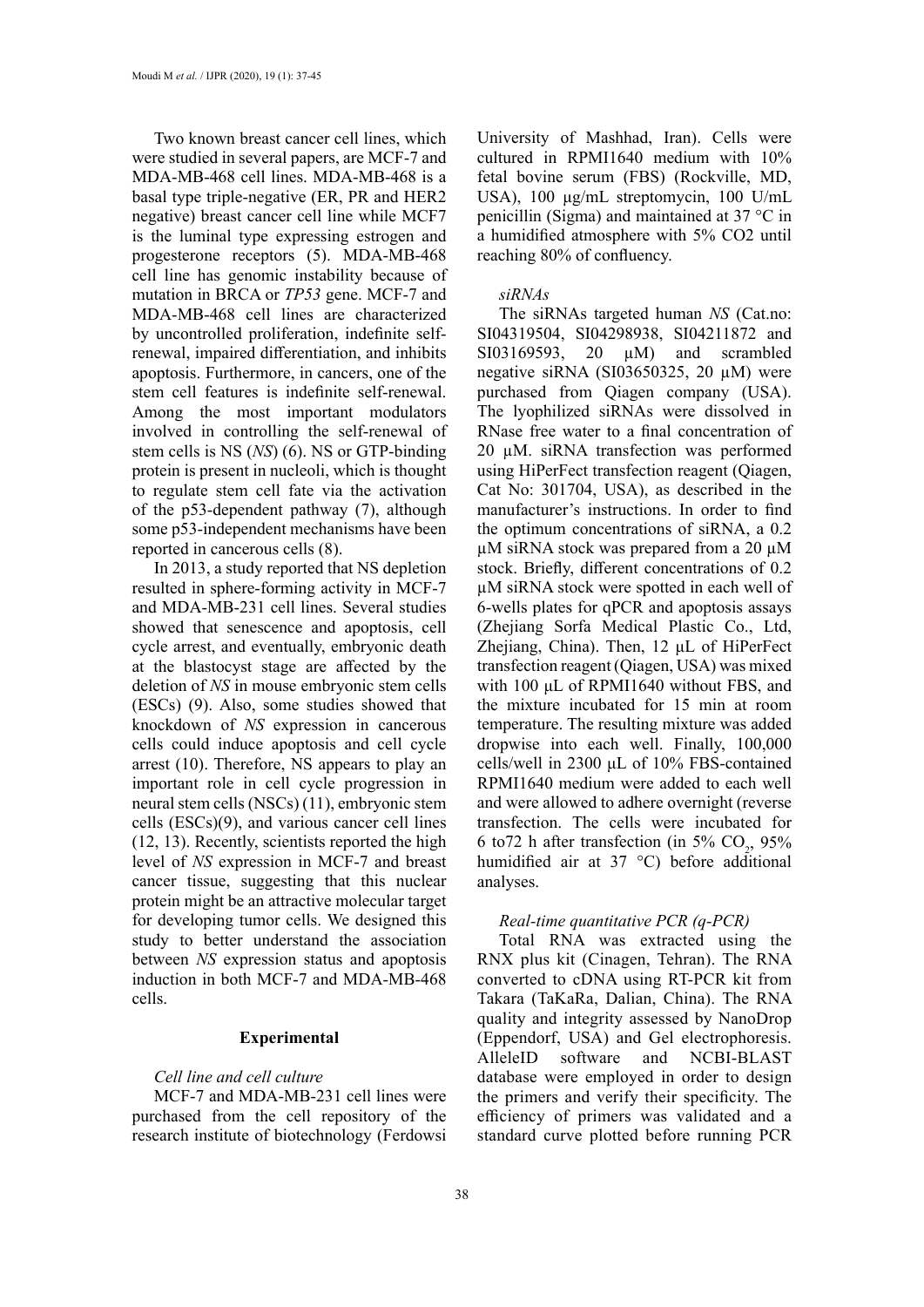| Genes                  | Sequence                     | Product length (bp) |
|------------------------|------------------------------|---------------------|
| TP53 (Forward)         | CAGCACATGACGGAGGTTGT         | 67                  |
| TP53 (Reverse)         | <b>CCAGACCATCGCTATCTGAGC</b> |                     |
| <b>NS</b> (Reverse)    | AAAGCCATTCGGGTTGGAGT         | 200                 |
| <i>NS</i> (Forward)    | ACCACAGCAGTTTGGCAGCAC        |                     |
| <b>GAPDH</b> (Forward) | CATGTAGTTGAGGTCAATGAAGG      | 150                 |
| <b>GAPDH</b> (Reverse) | GAGCCACATCGCTCAGACAC         |                     |

**Table 1.** Primer sequences of *TP53*, *NS* and *GAPDH*. **Table 1.** Primer sequences of *TP53*, *NS* and *GAPDH*.

products on 2% agarose gel. RT-qPCR performed using SYBR Green Real-time PCR (Fermentas, USA) by 96-wells ABI machine (Applied Biosystems) under following cycle conditions: 95 °C for 10 min, followed by40 cycles at 58 °C for 30 s and 72 °C for 30 s. The results normalized against *GAPDH* expression. Each qPCR was repeated at least three times for different experimental samples, and each reaction performed in triplicate. We used 2− (Ct control – Ct treatment) Reference- (Ct control – Ct treatment) target method. The sequence for forward and reverse primers of *NS*, *GAPDH,* and *TP53* are shown in *Table 1*.

#### *MTT cytotoxic assay*

Briefly, various concentrations of siRNA solutions (i.e., 25, 50, 100, 200, and 400 nmol/ μL) were spotted in each well of 96-well plates for transfection. In a sterile microtube, 1.5 μL of HiPerFect transfection reagent (Qiagen, USA) was mixed with 25 μL of RPMI1640 without FBS. Then, after 15 min of incubation at room temperature for liposome formation, the resulting mixture was added dropwise into each well. Finally, 5,000 cells/well in 175 μL of 10% FBS-contained RPMI1640 medium were added to each well and were allowed to adhere overnight. After 24, 48, and 72 h, 20 μL of MTT  $(3-(4,5\t-dimethylthiazol-2-yl)-2,5$ diphenyltetrazolium bromide) dye (5 mg/mL) was added and incubated for 3.5 h. Afterward, 200 μL of dimethyl sulfoxide (DMSO) was added for solubilizing the formazan crystals. Following 15 min of incubation at room temperature, the absorbance was measured at 570 nm with a microplate reader. Also, cells treated with irrelevant siRNA were considered as controls.

#### *Evaluation of the apoptosis*

Apoptosis assays performed using annexin V- PI apoptosis Assay Kit (Thermo Fisher, USA). For this purpose, the number of viable and non-viable cells for each well was counted using the trypan blue test; then,  $2 \times$ 104 cells were seeded in each well of 6-well plates. After 48 h of treatment of cells with *NS*-siRNA (*NS*-targeting small interfering RNA) and irrelevant siRNA (IR-siRNA), the cells were washed in cold phosphate-buffered saline (PBS), and then gently trypsin solution (1%) was added to control transfected cells. Then, the trypsinized cells were collected and re-suspended in 200 μL of binding buffer and 5 μL of fluorochrome-conjugated annexin V (1 μg/mL). The mixture was incubated at room temperature for 15 min in the dark, and then 5 μL of PI (Propidium Iodide) was added. The cells were analyzed using a flow cytometer within 30 min of staining.

#### *Statistical analysis*

Statistical analysis was performed with SPSS version 16. An independent sample t-test and the Friedman test were used for comparison of mean  $\pm$  SD values. The statistically significant level was considered *P<0.05*. All experiment was done at least in triplicates.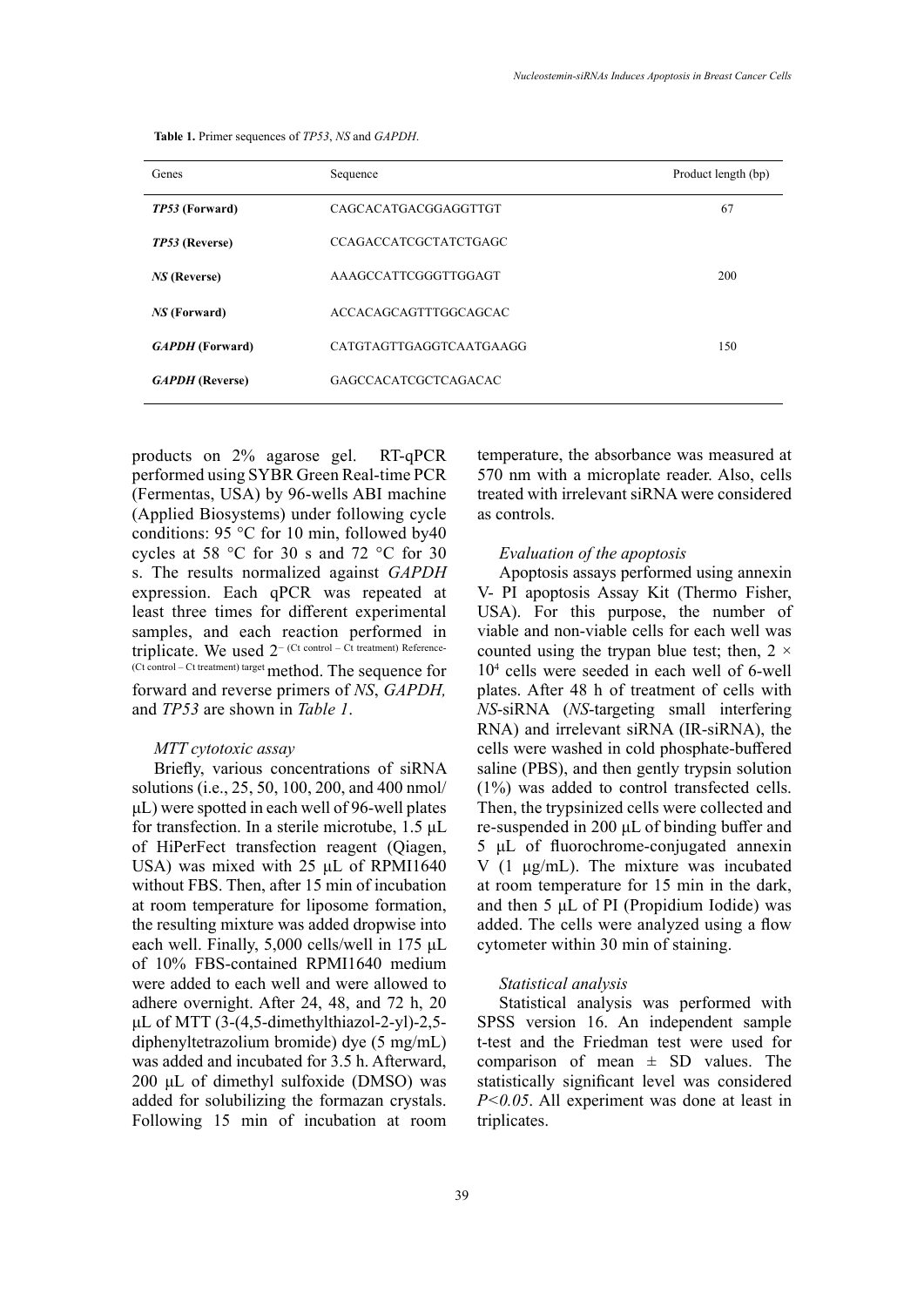#### **Results**

#### *Silencing of NS in breast cancer cells*

First, we checked the effects of the *NS*siRNAs on the expression of endogenous *NS* in MCF-7 human breast cancer cell lines, which had been transfected with 80 nmol/ μL of *NS*-siRNA and the control dsRNA. At 6, 12, 24, 48, and 72 h after transfection, the expression of *NS* mRNA was assessed by real-time quantitative PCR. Compared with IR-siRNA, *NS*-siRNAs first caused a significant reduction in the expression level of the *NS* at 12 h after transfection  $(0.22 \pm 1)$ 0.05, *p-Value*<0.001) and following at 72 h after transfection, the knockdown of *NS* was observed. Also, the application of *NS*-siRNAs resulted in a significant reduction in *NS* expression in MDA-MB-468 cells compared to the cells treated with IR-siRNA and control  $(0.17 \pm 0.06, p-value = 0.03)$  (Figure 1A). The optimal knockdown of *NS* in both MCF-7 and MDA-MB-468 cells was seen 72 h posttransfection  $(0.0001 \pm 0.008, 0.0009 \pm 0.009,$ respectively).

# *Decreased expression of TP53 mRNA in MDA-MB-468 compared to MCF-7 cells*

To compare the expression of *TP53* between the MCF-7 and MDA-MB-468 cells, mRNA

levels of the *TP53* was assessed in both MCF-7. Real-time PCR analysis indicated that MCF-7 cells express a comparable level of *TP53*  related to MDA-MB-468 cells, although the apoptosis induction of MDA-MB-468 cells is significantly less efficient than that of MCF-7 cells.  $(0.043 \pm 0.03, p-Value < 0.05)$ . (Figure 1B)

## *Knockdown of NS inhibits MCF-7 and MDA-MB-468 cells proliferation*

We next investigated the effects of knockdown of *NS* on the breast cancer cells. The four siRNAs targeting *NS* mRNA and IR-siRNA were respectively transfected into the MCF-7 cells at the concentrations of 25- 50-100-200-400 nmol/μL. The effects of the *NS*-siRNAs at varying concentrations and times (24 to 72 h) on the proliferation and viability of MCF-7 and MDA-MB-468 cells were determined via MTT assay. Inhibition of cell growth and viability by *NS*-siRNAs was concentration and time-dependent (Figure 2). Reduction in MCF-7 cell viability via *NS*siRNA treatment at increasing concentrations following 48 h ranged from 3  $\%$  to 79  $\%$ , whereas reduction of cell viability in MDA-MB-468 cells ranged from 7% to 88 % (Figure 2). Increasing concentrations resulted in a decrease in the percentage of viable cells. A similar cytotoxicity trend was also observed



Figure 1 (A): NS-siRNA reduced NS expression in MCF-7 and MDA-MB-468 human breast cancer cells. (A) NS expression revels in MCF-7 and MDA-MB-408 cells transfected by NS-siKNAs were assessed by real-time quantitative PCK at 6, 12, 24, 48, and<br>72 h after transfection. Also, the expression level of NS was assessed in the cells transfecte transfected (control). The results were normalized to  $GAPDH$  and presented as the mean  $\pm$  SD of three independent experiments. (B): compared to the untreated cells and cells treated with irrelevant (IR)-siRNA. levels in MCF-7 and MDA-MB-468 cells transfected by *NS*-siRNAs were assessed by real-time quantitative PCR at 6, 12, 24, 48, and The expression level of *TP53* in MDA-MB-468 cells significantly was down-regulated compared to MCF-7 cells. \*\* *p-*valu*e* < 0.05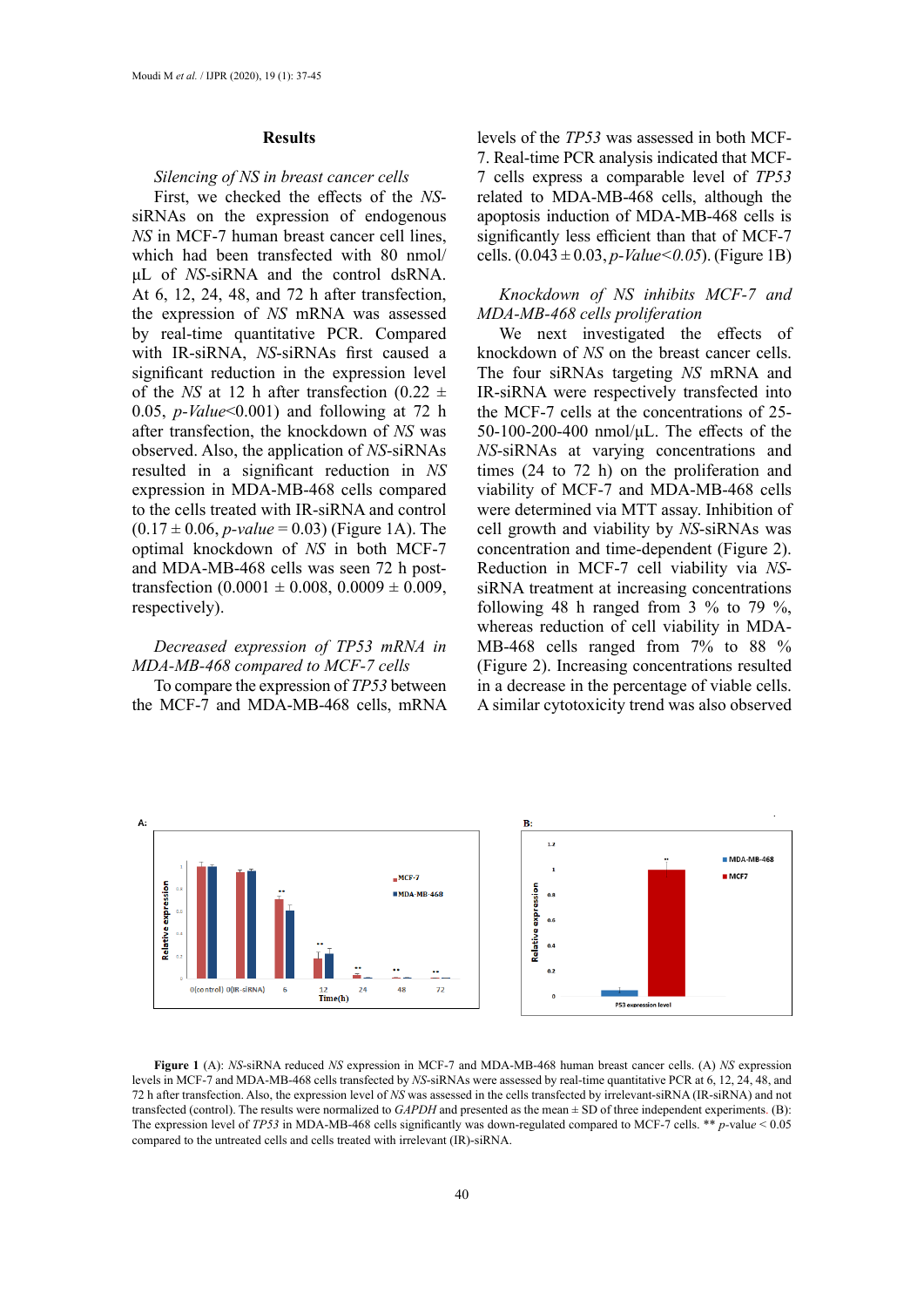

Figure 2 NS-siRNAs inhibited the viability of cells in a dose-dependent and time-dependent manner, which assessed by the MTT  $\frac{d}{dt}$  assay in  $(X)$  MCF-7 and **(B)** MDA-MB-468 cells. The percentage of living cells was reduced after treatment while NB sheets (25 to 400 nmol/ $\mu$ L) at 24, 48, and 72 h. The data are presented as means  $\pm$  SD. assay in **(A)** MCF-7 and **(B)** MDA-MB-468 cells. The percentage of living cells was reduced after treatment with *NS*-siRNAs (25 to



MCF-7 cells at 40, 80, and 160 nmol/ $\mu$ L concentrations detected using a double-staining method with fluorescein thiocyanate-conjugated annexin V and propidium iodide. The percentage of the living cells transfected by irrelevant-siRNA was 95.69%. Also, 97.75% of for each time point were calculated using the results from three independent experiments. The results are expressed as the mean  $\pm$  SD. Apoptotic cells included the Annexin V+/PI- cells and the Annexin V+/PI+ cells. \*\*:  $p$ -Value<0.05 compared to the control group. **Figure 3.** The four *NS*-siRNAs induced apoptosis in MCF-7 cells. A: *NS*-siRNAs treatment resulted in the significant apoptosis in non-transfected (control) cells were viable. B: A statistical graph of annexin V-FITC/PI staining in MCF-7 is shown. The data averages

when the cells were treated with *NS*-siRNAs. MCF-7 and MDA-MB-468 cells, resp The MCF-7 cells were more sensitive toward knockdown of *NS* than MDA-MD-468 cells (*Figure 2*). The IC50 values for the mixture of *NS*-siRNAs were 79.93 and 118.4 nmol/μL on

MCF-7 and MDA-MB-468 cells, respectively.

## *Silencing of NS induces cell apoptosis in breast cancer cells*

Then, we assessed the relationship between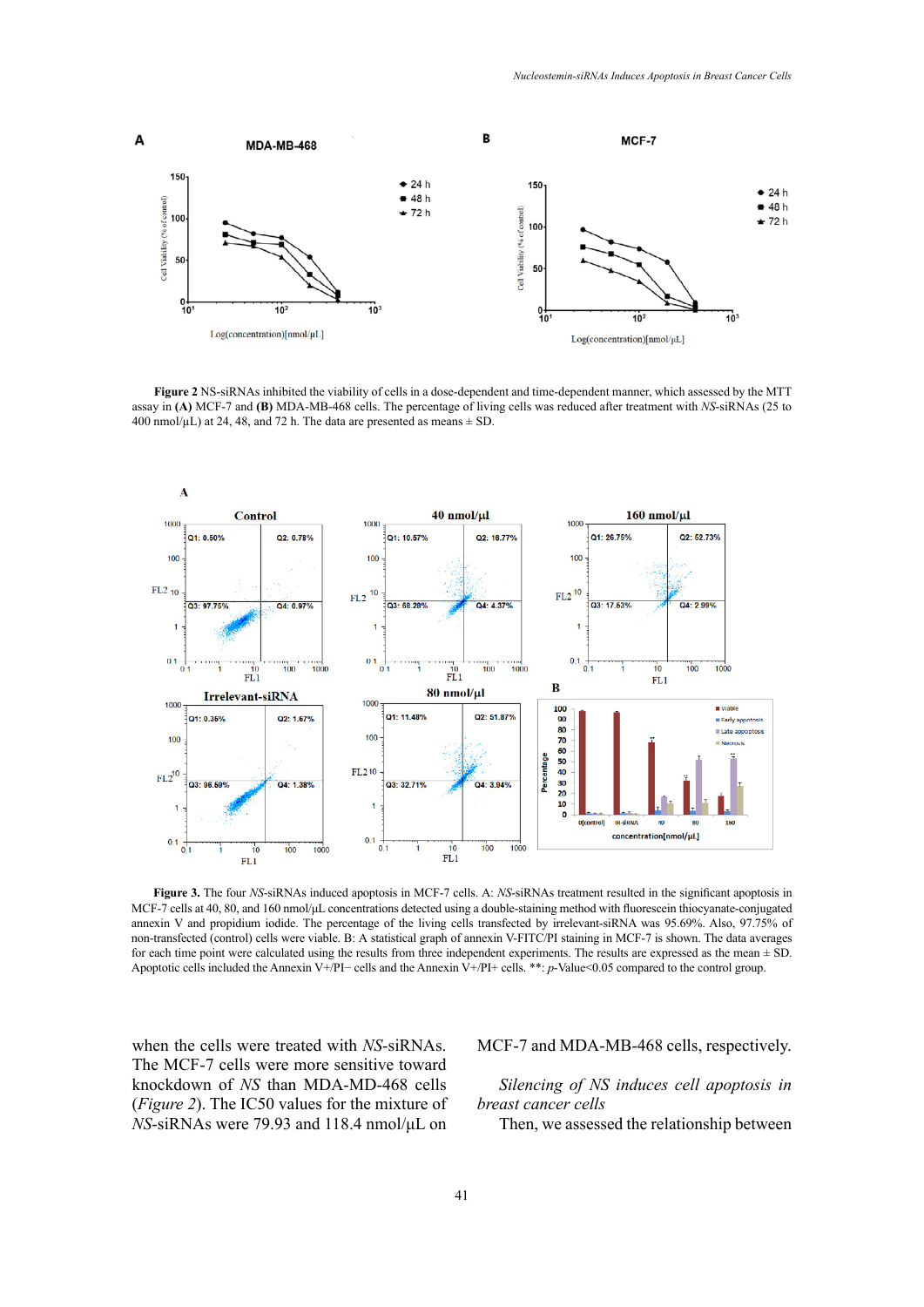

apoptosis in MDA-MB-468 cells at 60-120-240 nmol/µL concentrations detected via annexin V/PI staining method. B: A statistical The results are expressed as the mean  $\pm$  SD. The data are presented as the mean  $\pm$  SD. \*\*: p-Value<0.05 compared to the control group. **Figure 4.** The four siRNAs targeting *NS* mRNA induced apoptosis in MDA-MB-468 cells**.** A: *NS*-siRNAs treatment induced graph of flow-cytometry results in MDA-MB-468 cells is shown. These data are the average results of three independent experiments.

*NS*-siRNAs-mediated loss of apoptosis by annexin V/PI staining flow-cytometry analysis of MCF-7 and MDA-MB-468 cells labeled with PI and FITC. The *NS*-siRNAs and IRsiRNA were transfected into MCF-7 cells at 40, 80, and 160 nmol/μL concentrations and into MDA-MB-468 at 80, 160, and 240 nmol/ μL concentrations. We found that the cells treated with concentrations higher than 80 nmol/μL of NS-siRNAs underwent significant apoptosis following 48 h treatment in both MCF-7 and MDA-MB-468 cells (*p-*value < 0.05). The number of early apoptotic cells increased to 4.37% in MCF-7 cells and 8.08% in MDA-MB-468 and the number of late apoptotic cells increased to 16.77% in MCF-7 cells and 13.02 % in MDA-MB-468. These data also showed that 52.73% of MCF-7 cells treated with *NS*-siRNAs and 51.62% of MDA-MB-468 cells treated with *NS*-siRNAs at 160 and 240 nmol/μL concentrations after 48 h were of late apoptotic cells (Figure 3, 4).

#### **Discussion**

This study revealed that *NS* depletion inhibits cell viability in MCF-7 and MDA-MB-468 human breast cancer cell lines at the concentrations of 25-400 nmol/μL; the decline in the viability of MCF-7 and MDA-MB-468 cell lines after knockdown of *NS* was entirely consistent with the literature. For instance, cell viability and cell growth decreased after *NS* knockdown in cervical cancer, bladder cancer, prostate cancer, and leukemia as well as many stem cells, such as human ESCs and hematopoietic stem cells  $(8, 10, 12, 13)$ . Thus, these findings suggest that *NS* plays a critical regulatory role in the cell viability of cancers, especially MCF-7 and MDA-MB-468 cell lines.

Concerning previous studies, *NS* expression had increased in the MCF-7 cell line upon 17β Estradiol treatment and human breast cancer tissue (14). *NS* encodes a nucleolar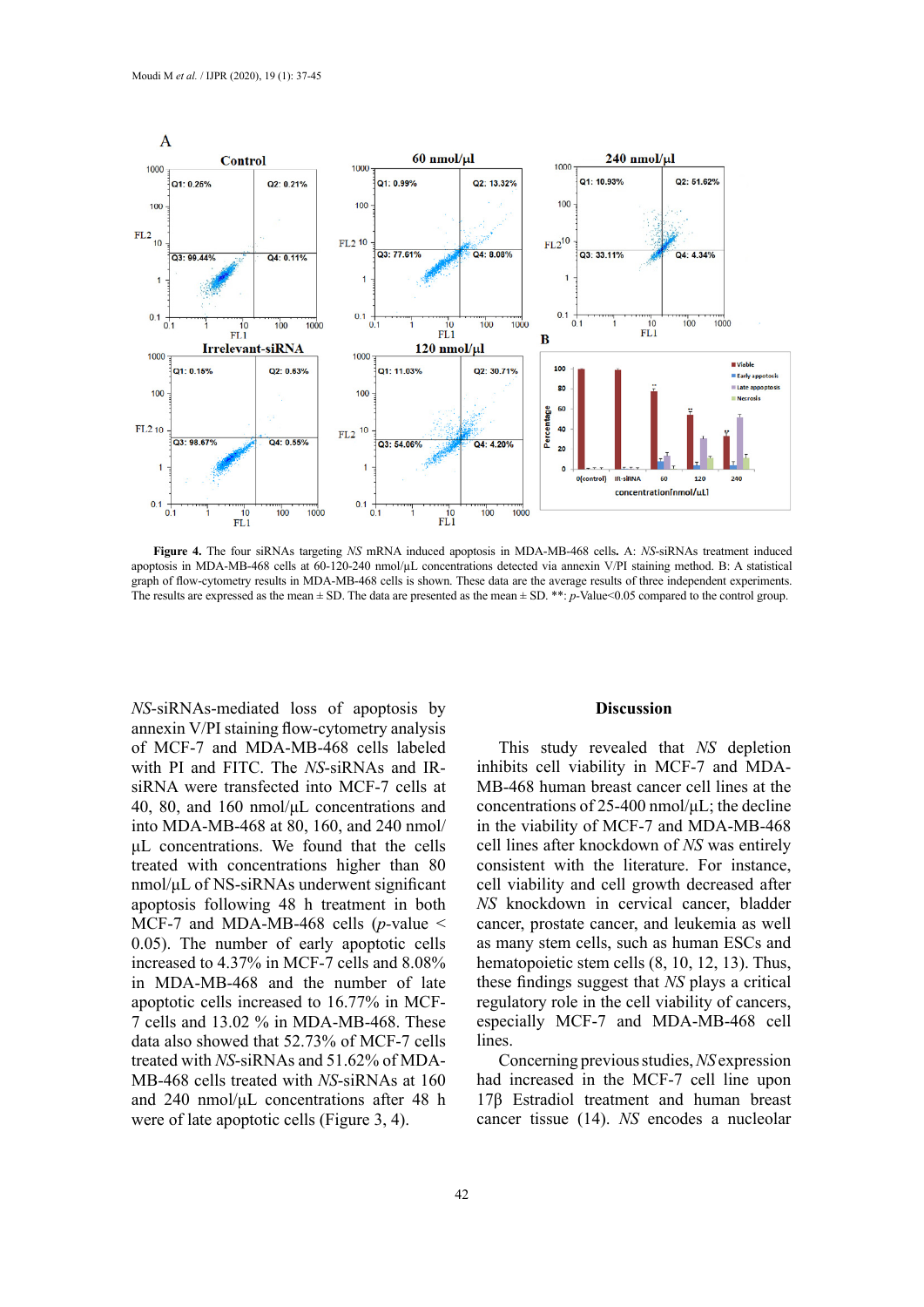GTP-binding protein abundantly expressed by cancers and stem cells, identified as a gene enriched in NSCs (11). Some studies revealed that NS is also needed for maintaining the proliferation of embryonic NSCs and human cancer cells and early embryogenesis (7). Therefore, the increased *NS* expression seems to be up-regulated in stem-like cells in tumor cells, better known as cancer stem cells or tumor-initiating cells (15). Also, our data determined that *NS* knockdown induces a late apoptotic response in MCF-7 and MDA-MB-468 cells. Consistent with our data, *NS* depletion after 48 and 72 h of *NS*-siRNAs transfection in K562 cells resulted in delayed apoptotic response (16). In contrast, early apoptosis response was also reported in PC-3 cells and HL-60 cells after knockdown of the *NS* gene (17). These discrepancies could be explained by differences in the knockdown levels of *NS* in different cell lines (higher than 80% in HL-60 and PC-3 cells) and differences in phenotype and proteomics of the cells.

In 2010, Tsai *et al.* reported that knockdown of *NS* reduced the sphere-forming activity of MDA-MB-231 and MCF-7 cells, and *NS* expression was associated with the basal subtype of mammary tumor cells. They also described that tumorigenic activities strongly increased in mammary tumor cells with higher expression levels of *NS* both *invitro* and *in-vivo* (15). Also, Antony *et al*, stated that knockdown of *NS* induced higher rates of apoptosis in Her2-transfected MCF-10A cells. Also, western blot analysis of their study indicated that MCF-7 cells express approximately 30% of the levels of *NS*  compared to either Her2-transfected MCF-10A or SKBR3 cells. Therefore, it seems to have an essential role in the induction of apoptosis in human breast cell lines, which is consistent with our findings (18).

NS has been recently reported as a novel p53-binding protein (19) and is expressed in invasive breast cancer (20). Some investigations stated that NS is regarded as one of several nuclear proteins that can bind to MDM*2* and therefore stabilize p53 and knockdown of *NS* induces cell cycle arrest/apoptosis in human cancer cells by up-regulation of p53 (19, 21). Some studies reported that *NS* depletion induced p53independent apoptosis pathways in cancers. For example, Nikpour *et al.* demonstrated that *NS* depletion by siRNA induced a severe decline in cell proliferation and apoptosis in SW1710 cell line with mutated *TP53* gene (22). Previous investigations revealed that the MDA-MB-468 cell line harbors a bi-allelic mutation in *TP53*, which did not affect its binding affinity to *BRCA1* (23). In another paper, it is reported that the inhibition of *TP53*  mutation leads to apoptosis induction. Thus *TP53* mutation is required for the survival of MDA-MB-468 cells (24). However, the MCF7 cells are *TP53*-proficient. Also, it is estimated that one-third of breast cancer cases are associated with *TP53* mutations (25). The genomic instability that was observed in MDA-MB-468 cells mainly activates *ATM* (Ataxia Telangiectasia Mutated) and related proteins. *ATM* activation with the stabilization of p53 and *BRCA1* results in up-regulation of the mutated p53 and *BRCA1* in these cells (26, 27). In this paper, we evaluated the possible correlation between siRNA-induced *NS* depletion and the expression level of *TP53*  in MCF-7 cells (without mutated *TP53*) and MDA-MB-468 cells (harboring mutated *TP53*). The *TP53* mRNA levels were assessed in MCF-7 compared to MDA-MB-468 cell lines, showing that although *TP53* expression was significantly decreased in the MDA-MB-468 cells compared to MCF-7 cells prior to treatment with a mixture of NS-siRNAs, knockdown of *NS* induced apoptosis in both cell lines. Thus, in concordance with Nikpour *et al.* findings, our data demonstrated that NS may activate *p53*-independent apoptotic pathways in MDA-MB-468 cell lines lacking *TP53* expression. Yet, the molecular mechanism of apoptosis induction via *NS* silencing and the link between NS and *TP53*  status in human breast cancer cells remained ill-defined. Therefore, the identification of these associations requires simultaneous *TP53*  silencing and knockdown of *NS* in both MCF-7 and MDA-MB-468 cells.

#### **Conclusion**

In overall, our results suggest a strong correlation between the *NS* signalling pathway and cancer cell survival. These findings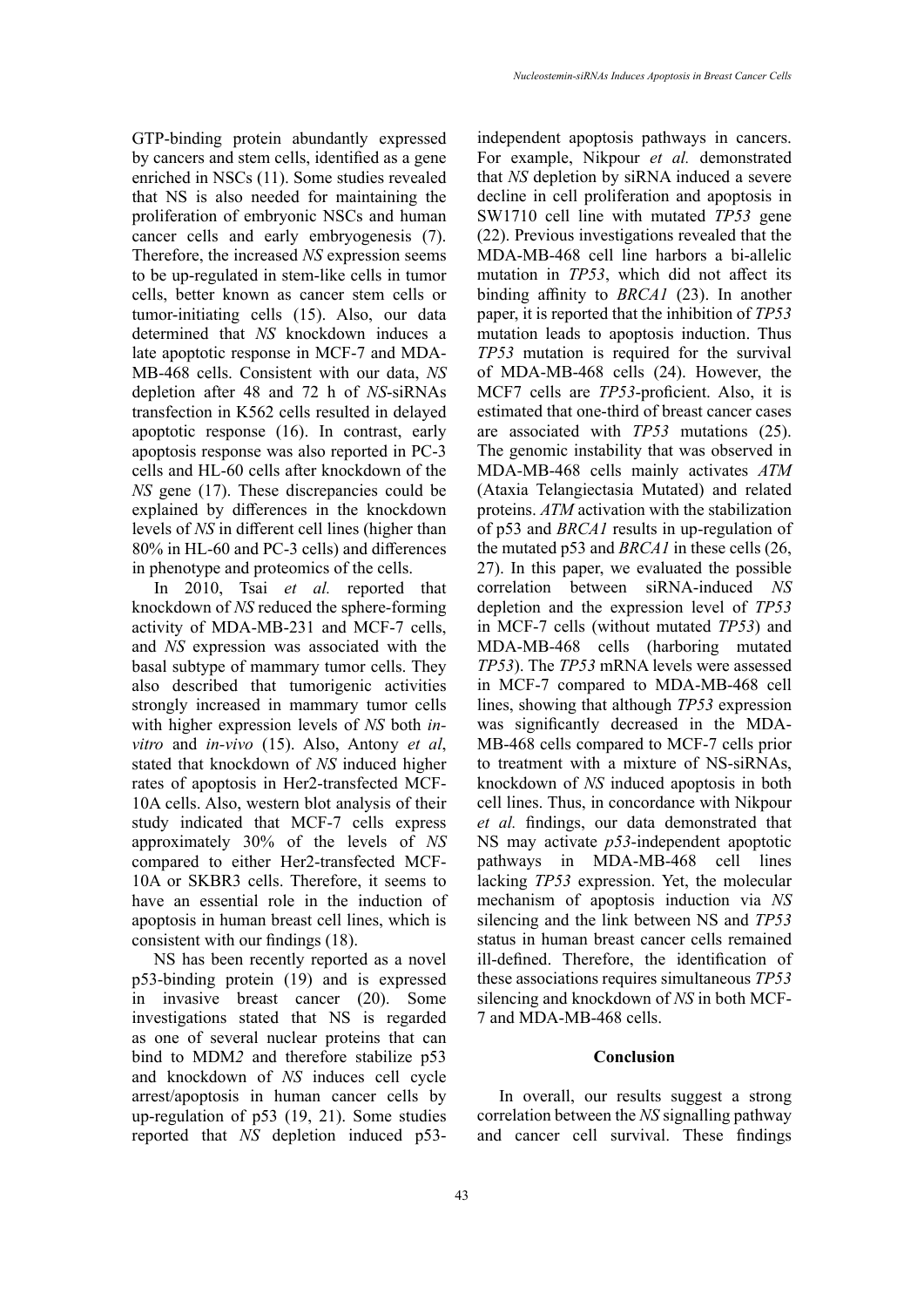provide evidence that knockdown of *NS* can induce apoptosis in MCF7 and MDA-MB-468 breast tumor cells. Thus, in line with original reports, NS may have a novel functional role in cell cycle regulation.

## **Acknowledgment**

We thank the technical operators of Infectious Diseases and Tropical Medicine Research Center and Resistant Tuberculosis Institute of Zahedan University of Medical Sciences.

#### **References**

- (1) Ghoncheh M, Pournamdar Z and Salehiniya H. Incidence and Mortality and Epidemiology of Breast Cancer in the World*. Asian Pac. J. Cancer Prev*. (2016) 17: 43-6.
- (2) Dai X, Li T, Bai Z, Yang Y, Liu X, Zhan J and Shi B. Breast cancer intrinsic subtype classification, clinical use and future trends*. Am. J. Cancer Res*. (2015) 5: 2929-43.
- (3) Duffy MJ, Harbeck N, Nap M, Molina R, Nicolini A, Senkus E and Cardoso F. Clinical use of biomarkers in breast cancer: Updated guidelines from the European Group on Tumor Markers (EGTM)*. Eur. J. Cancer* (2017) 75: 284-98.
- (4) Chan M, Chang MC, González R, Lategan B, del Barco E, Vera-Badillo F, Quesada P, Goldstein R, Cruz I, Ocana A, Cruz JJ and Amir E. Outcomes of Estrogen Receptor Negative and Progesterone Receptor Positive Breast Cancer*. PLOS ONE* (2015) 10: e0132449.
- (5) Holliday DL and Speirs V. Choosing the right cell line for breast cancer research*. Breast Cancer Res. BCR*. (2011) 13: 215.
- (6) Qu J and Bishop JM. NS maintains self-renewal of embryonic stem cells and promotes reprogramming of somatic cells to pluripotency*. J. Cell Biol*. (2012) 197: 731-45.
- (7) Tsai RYL and McKay RDG. A nucleolar mechanism controlling cell proliferation in stem cells and cancer cells*. Genes. Dev*. (2002) 16: 2991-3003.
- (8) Nikpour P, Mowla SJ, Jafarnejad SM, Fischer U and Schulz WA. Differential effects of NS suppression on cell cycle arrest and apoptosis in the bladder cancer cell lines 5637 and SW1710*. Cell Prolif*. (2009) 42: 762-9.
- (9) Beekman C, Nichane M, De Clercq S, Maetens M, Floss T, Wurst W, Bellefroid E and Marine J-C. Evolutionarily conserved role of NS: controlling

proliferation of stem/progenitor cells during early vertebrate development*. Mol. Cell Biol*. (2006) 26: 9291-301.

- (10) Moosavi MA, SEYED GN, ASVADI KI and Asadi M. NS gene silencing by siRNA and growth inhibition, cell cycle arrest and apoptosis induction of K562 leukemia cell line*. SID.ir*. (2011) 14: 104- 16.
- (11) Karsten SL, Kudo LC, Jackson R, Sabatti C, Kornblum HI and Geschwind DH. Global analysis of gene expression in neural progenitors reveals specific cell-cycle, signaling, and metabolic networks*. Dev. Biol*. (2003) 261: 165-82.
- (12) Wang J, Wang L, Ji Q, Zhu H and Han S. Knockdown of NS in an ovarian cancer SKOV-3 cell line and its effects on cell malignancy*. Biochem. Bioph. Res. Co*. (2017) 487: 262-7.
- (13) Yoshida R, Nakayama H, Nagata M, Hirosue A, Tanaka T, Kawahara K, Nakagawa Y, Matsuoka Y, Sakata J and Arita H. Overexpression of NS contributes to an advanced malignant phenotype and a poor prognosis in oral squamous cell carcinoma*. Br. J. Cancer* (2014) 111: 2308.
- (14) Kobayashi T, Masutomi K, Tamura K, Moriya T, Yamasaki T, Fujiwara Y, Takahashi S, Yamamoto J and Tsuda H. NS expression in invasive breast cancer*. BMC Cancer* (2014) 14: 215.
- (15) Lin T, Meng L, Li Y and Tsai RY. Tumor-initiating function of NS-enriched mammary tumor cells*. Cancer Res*. (2010) 70: 9444-52.
- (16) Gogani N, Rahmati M, Zarghami N, Asvadi-Kermani I, Hoseinpour-Feyzi MA and Moosavi MA. NS depletion induces post-G1 arrest apoptosis in chronic myelogenous leukemia K562 cells*. Adv. Pharm .Bull*. (2014) 4: 55-60.
- (17) Singh SK, Banerjee S, Acosta EP, Lillard JW and Singh R. Resveratrol induces cell cycle arrest and apoptosis with docetaxel in prostate cancer cells via a P53 / p21WAF1/CIP1 and p27KIP1 pathway*. Oncotarget* (2017) 8: 17216-28.
- (18) Tin AS, Park AH, Sundar SN and Firestone GL. Essential role of the cancer stem/progenitor cell marker NS for indole-3-carbinol anti-proliferative responsiveness in human breast cancer cells*. BMC. biology*. (2014) 12: 72.
- (19) Dai M-S, Sun X-X and Lu H. Aberrant expression of NS activates P53 and induces cell cycle arrest via inhibition of MDM2*. Mol. Cell Biol*. (2008) 28: 4365-76.
- (20) Kobayashi T, Masutomi K, Tamura K, Moriya T, Yamasaki T, Fujiwara Y, Takahashi S, Yamamoto J and Tsuda H. NS expression in invasive breast cancer*. BMC Cancer* (2014) 14: 215.
- (21) Meng L, Lin T and Tsai RY. Nucleoplasmic